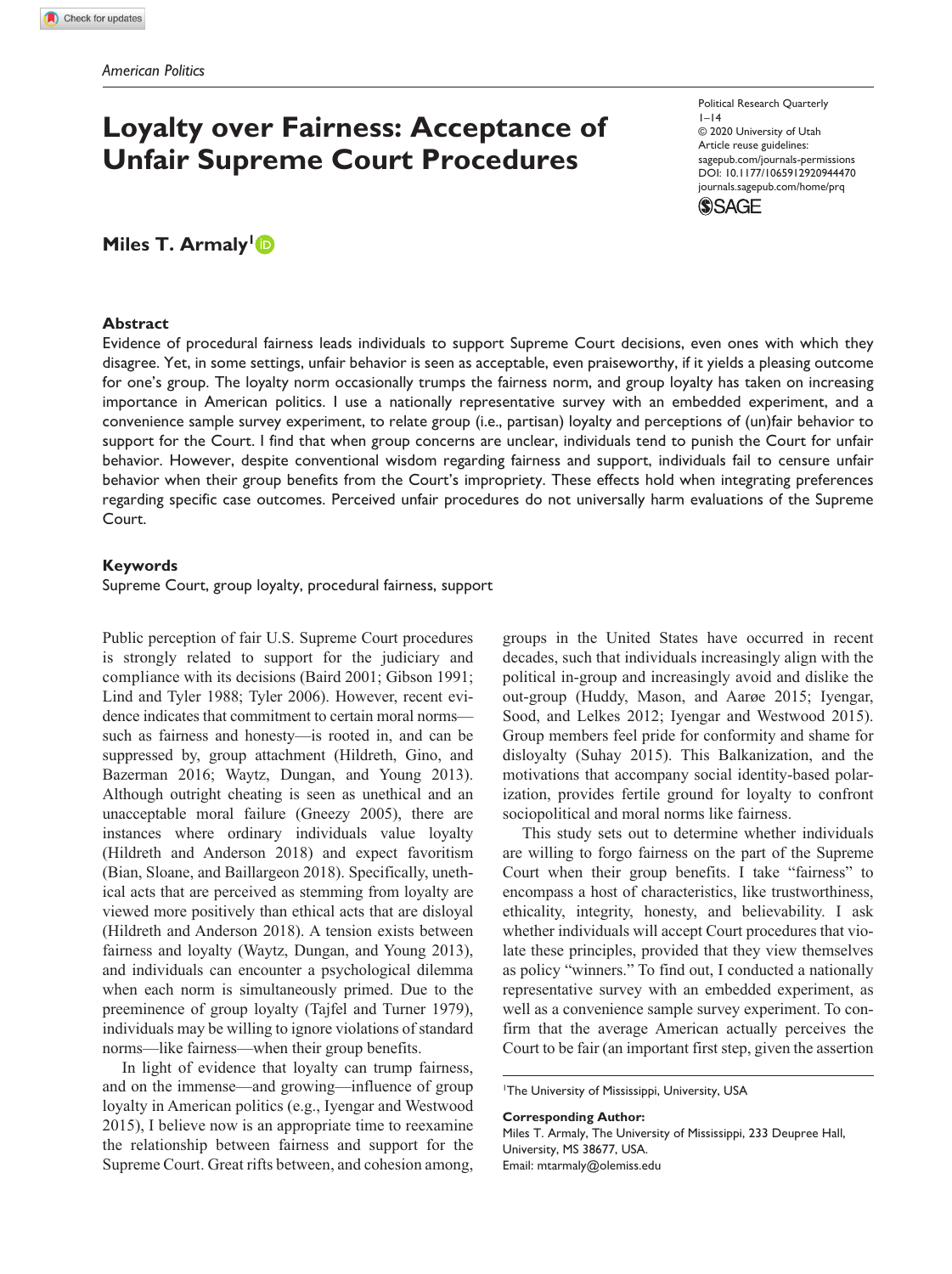that shocks to such a belief should prove influential), I quantify such beliefs and determine their relationship to other constructs of normative and empirical interest. I find that individuals have coherent perceptions of the Court's source of the cue, but are included in the cue content.

fairness, that they believe the institution to be generally fair, and that fairness relates to other important characteristics (e.g., legitimacy and Court politicization) in the expected manner.

Then, to explicitly investigate willingness to forgo fairness in favor of loyalty, I use two experimental designs which build on one another. In the first experiment, I find that individuals punish the Court for unfair procedures under two conditions: (1) when they cannot determine whether the group (here, partisan) to which they are loyal benefits or is disadvantaged and (2) when they believe their group is disadvantaged. However, individuals whose group stands to benefit from the Court's unfair procedures fail to rebuke such behavior, which offers evidence for the central hypothesis that many will set aside fairness to promote favoritism, or in the name of loyalty. Finally, to place the effects of loyalty into greater context, I compare these effects to another powerful influence on Court evaluations: satisfaction with a particular decision. I find that results hold when considering outcome support and that some actually *increase* support when their group benefits.

These findings have normative implications for the Supreme Court. Preexisting positivity toward the judiciary is, at least partially, responsible for the Court's large stores of public support (Gibson and Caldeira 2009; Hansford, Intawan, and Nicholson 2018), and the Court is able to operate more freely when it is buttressed by public support (Clark 2009; Ura and Wohlfarth 2010). Yet, the evidence presented here indicates that positivity can be combated by loyalty's demand for favoritism. Generally, the greatest concern for the Supreme Court is the *loss* of support. It is also concerning if the Court maintains its support in the aggregate but is individually supported only by those benefiting from its unfairness. The micro-foundations of support matter for the macro-levels thereof.

A great number of studies examine procedural fairness (e.g., Gibson 1991; Lind and Tyler 1988; Mondak 1993; Tyler and Rasinski 1991), loyalty to a political group (e.g., Green, Palmquist, and Shickler 2004), and the role of group cues in support for the judiciary (e.g., Clark and Kastellec 2015; Nicholson and Hansford 2014). Yet, despite the radical tension between fairness and loyalty, few studies directly compare the two norms. Here, I assess loyalty and fairness in tandem—rather than considering each separately—to determine the relative influence of these factors on support for the Supreme Court. Thus, this study deviates from those that examine the link between either (1) support and procedural fairness or (2) support and party cues. In addition, I slightly deviate from the partisan cues that have received great attention (e.g., Armaly 2018a) as, in this study, parties are not the

# **Procedural Fairness and Group Loyalty**

What happens when people think the Court is using unfair procedures? Conventional wisdom suggests that support for the institution and for specific decisions would decrease. Indeed, this hypothesis has been rigorously tested; though not the only influence on evaluations of the Court (e.g., positivity bias; see Gibson and Caldeira 2009), procedural fairness has a substantial influence on attitudes regarding the Court (Gibson 1989; Mondak 1993; Ramirez 2008). Even when disappointed with the Court's decisions, belief that the process has been fair relates to compliance with the decision (Baird 2001; Gibson and Caldeira 1995) and institutional support (Gibson 1991; Tyler 2006). Despite general adherence to fairness, and the well-established relationship between fair procedures and Court support, other social and moral norms may also influence support for the Supreme Court and its decisions. In particular, loyalty is a basic moral norm (Haidt 2007), influences political assessments (Iyengar, Sood, and Lelkes 2012), and is occasionally in direct conflict with fairness (Waytz, Dungan, and Young 2013). It is plausible that loyalty to one's political group may offset the robust influence of procedural fairness when it comes to Court support. Although the American public is uncommonly positive toward the judiciary (Caldeira and Gibson 1992; Gibson, Caldeira, and Baird 1998), positivity-based support may be no match for identity-based group loyalty. Some may trade fairness for favoritism.

Loyalty—or "the principle of partiality toward an object (e.g., group)" (Hildreth, Gino, and Bazerman 2016)—is important to consider when assessing attitudes toward the judiciary because members of the American mass public, now more than ever, view the political landscape in terms of "us" versus "them." Often, one considers herself, in terms of identity, a "Democrat" or "Republican" (Huddy, Mason, and Aarøe 2015), or in similarly divisive and mutually exclusive terms. Merely identifying with a group is sufficient to produce strong feelings about both the in- and out-group (Iyengar, Sood, and Lelkes 2012). Thus, loyalty is part and parcel of group identification.

Conformity to norms has long been understood as a way to demonstrate loyalty to a group and is an important aspect of one's social identity in its own right (Asch 1956; Tajfel 1970). In other words, norm conformity (or violation) is a function of group interactions and identification (DeRidder and Tripathi 1992; Suhay 2015). Even compliance with the law is a function of an individual's commitments to a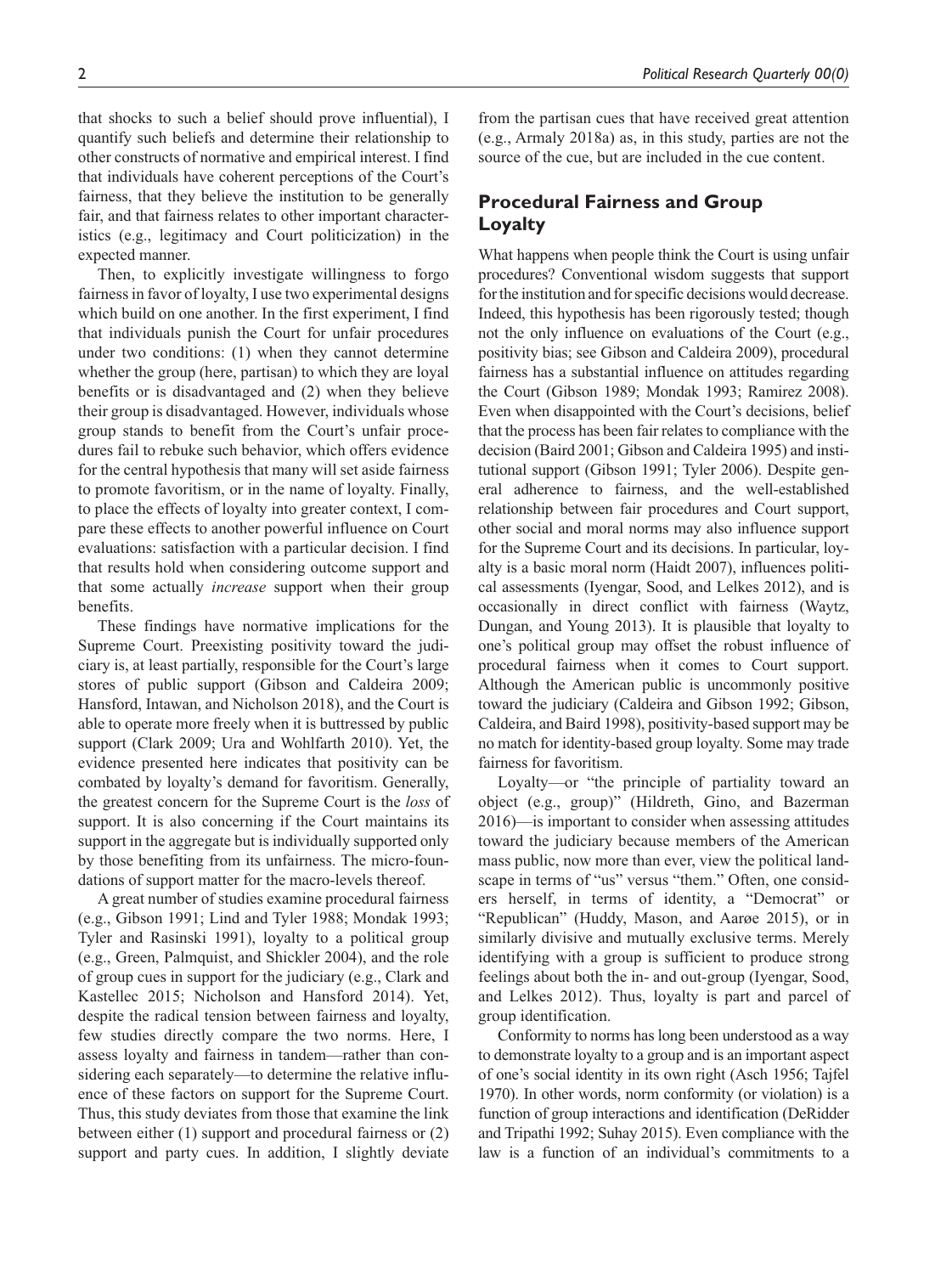specific in-group (Nadler 2017), indicating that concepts that are integrally connected to procedural fairness and legitimacy (e.g., compliance) are deeply rooted in group norms. Importantly, more general norms are also a product of the group context (Hildreth and Anderson 2018; Hildreth, Gino, and Bazerman 2016), meaning the group context influences conformity to many types of norms, not just those that are group centric. These general norms—like fairness and honesty—are especially important for the purposes here, as they directly relate to evaluations of the judiciary (e.g., Baird 2001; Ramirez 2008). Thus, if an individual is confronted with unfair Court procedures, two important norms may underlie her reaction: fairness and group loyalty.

At its most basic, the fairness norm requires equal treatment. The fairness norm "typically dominates behavior" (Waytz, Dungan, and Young 2013, 1028), meaning it is often promoted over other considerations. When it comes to the Supreme Court, individuals are interested in maintaining fair procedures because balanced, deliberative bodies distribute not only the occasional policy victory, but also palatable losses (Baird 2001). Contrast this with other institutions, from whom losses are viewed as less fair and less acceptable (Hibbing and Theiss-Morse 1995, 2001). This theory bears out empirically; individuals are less supportive of Supreme Court behavior that is perceived to be strategic or self-serving—that is, procedurally unfair—in nature (Baird 2001; Gibson and Caldeira 2011).

While the fairness norm demands equal treatment, the loyalty norm demands favoritism. Thus, fairness and loyalty are clearly at odds. More importantly, traditionally paramount fairness may be "over-ridden in contexts that pit fairness against loyalty" (Waytz, Dungan, and Young 2013, 1028). This is especially true when resources are scarce, as is true with policy victory. Still, group-specific loyalty is required to rival fairness. In the absence of a group consideration, priming loyalty *fosters* ethical behavior (Hildreth, Gino, and Bazerman 2016). In other words, even if a specific group appeal is made, when one cannot ascertain whether her group stands to benefit or suffer from some unsanctioned behavior, she is likely to promote the ethical behavior and censure the unfair action (in keeping with the fairness norm). However, when group considerations are obvious, more loyal individuals are less committed to ethical behavior (Hildreth, Gino, and Bazerman 2016). Importantly, the decision to condemn unfair behavior is driven by fairness, but the decision to accept unfair behavior is motivated by loyalty (Waytz, Dungan, and Young 2013).

I derive the central premises in this paper from the understanding that, in certain circumstances, the fairness norm and the loyalty norm demand different responses. When group concerns are unclear, individuals should

promote fairness (or rebuke unfairness), given the predominance of the fairness norm. When group concerns are clear, the direction of the favoritism will dictate the response. For individuals whose group is *dis*advantaged by unfair procedures, the norms do not produce crosspressures; both fairness and loyalty should dictate the same response: reprove of the unfair procedures.

For individuals whose group is *advantaged* by unfair procedures, loyalty and favoritism demand opposite, crosspressuring responses (support and rebuke of the unfairness, respectively). In this instance, previous work suggests individuals will prefer favoritism to fairness (Waytz, Dungan, and Young 2013). This could manifest as outright promotion of favoritism over fairness (e.g., an increase in support for the unfair action or actor), or as an offsetting of the generally negative effect of unfairness (e.g., a failure to decrease support for the unfair action or actor). I more carefully elaborate on these potential manifestations below. As this pertains to the judiciary, specifically, one may view unfair judicial procedures—like a lack of transparency, demonstrating favoritism in selecting relevant case facts, relying only on certain types of evidence, and so on—that aid her group as acceptable, even if she would reject those unfair procedures if group concerns were unclear. $<sup>1</sup>$ </sup>

I wish to be clear that I do not believe that these are necessarily conscious cognitive processes. Indeed, individuals typically make near instantaneous decisions, and in certain instances accuracy goals (here, fairness) can be subsumed by directional goals (here, partisan loyalty) (see Lodge and Taber 2013). In other words, one may not *choose* to promote loyalty at the expense of fairness. Instead, it is more likely the case that one is motivated by partisanship (Taber and Lodge 2006), and this manifests as a snap-decision to discount the typically dominant fairness norm and, in so doing, uncritically promote partisan loyalty. When it comes to the Court, in some instances those snap decisions are guided by preexisting positivity (Gibson, Lodge, and Woodson 2014). In other instances particularly where the Court is perceived as behaving in a politicized manner—those snap decisions are guided by political preferences (Woodson 2015).

Finally, I believe the relationship between Court support and group orientations is ripe for renewed investigation. If individuals fail to consider the Court an institution capable of conferring political benefits upon their group, there would be no tension between loyalty and fairness in evaluating the Court. However, increasing politicization of the Court—by its members, other political actors, and the media—may have altered the relationship between group loyalty and institutional support. For starters, partisan attachments play a role in evaluations of the judiciary (Armaly 2018a; Nicholson and Hansford 2014). And, there is reason to believe that it is now easier to conceive of the Court in partisan, or group, terms, meaning the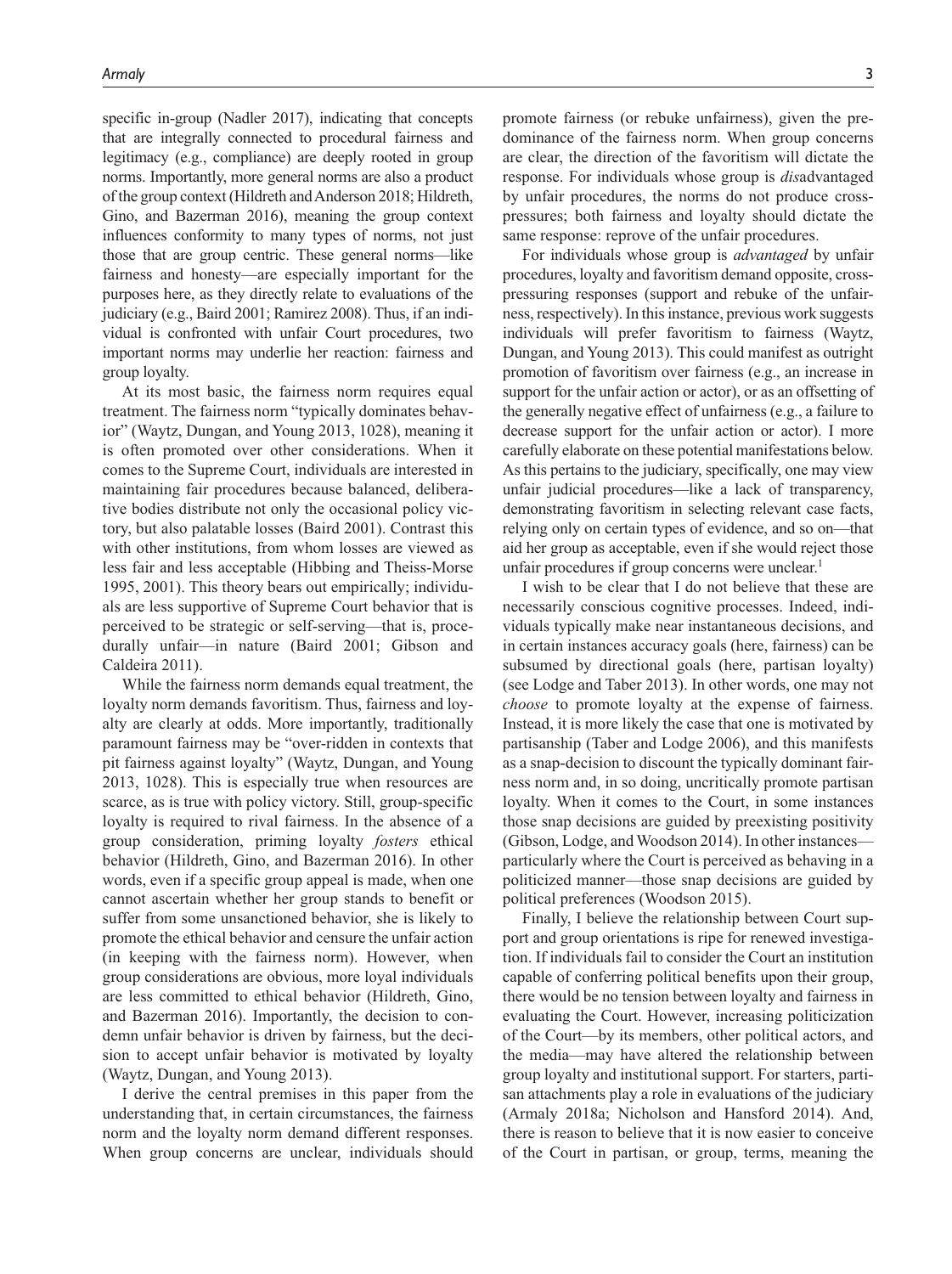loyalty element is operational when individuals consider the judiciary.

First, people implicitly view the Court as a (slightly) political institution, even if they fail to express that belief (Hansford, Intawan, and Nicholson 2018). Moreover, the media now portrays the Court this way (Salamone 2018), which in turn influences perceptions of fairness (Ramirez 2008). Likewise, the Court is now portrayed more like the elected branches (Solberg and Waltenburg 2014). As Armaly (2018b) notes, overt politicking vis-à-vis the judiciary is the "new normal." This type of rhetoric can cue an individual as to which justices do, or do not, align with her identity, and to think of the Court in partisan terms. Comments like Justice Ginsburg calling Donald Trump "a faker," for instance, can make clear to a conservative/Republican that Ginsburg is more favorably disposed to liberal/Democratic politics, even without knowing anything about her decisions on the bench. Similarly, it may prime individuals to consider the Court in terms of the in-group and out-group. Indeed, Woodson (2015) shows when the Court is perceived as politicized, evaluation of the institution and its outputs are driven by whether the individual benefits from the Court. So, because the Court, the elected branches, and the media increasingly place the Court in partisan context (either explicitly or implicitly), it is no stretch to suggest that individuals do the same, and thereby consider Court outcomes as conferring group benefits.

## **Assessing Fairness**

Before turning focus to the tension between fairness and loyalty and how it influences views of the Court, it is important to empirically assess the degree to which Americans believe the Court to be fair before moving forward. If only a small percentage—say, 10 percent—of individuals believed the Court to be fair, it would be difficult to suggest that individuals should be surprised by alleged impropriety. By determining general beliefs about the Court's fairness, subsequent analyses on fairness and loyalty can be better placed in context, as well as better placed within the literature on evaluations of the judiciary.

This study is, by no means, the first empirical investigation into the relationship between beliefs about fair procedures and support for the U.S. Judiciary. As such, other scholars have used various techniques to ascertain the degree to which ordinary citizens hold beliefs about the Court's fairness. For instance, Gibson (1989) asks whether people perceive the Court to (1) obtain all necessary information when making a decision, (2) consider multiple views, and (3) decide in a fair way. Baird and Gangl (2006) ask, "How fair do you think the process through which the Supreme Court justices reached this

decision was in this instance?" I take a broader view of fairness—in terms of measurement—and use questions that reflect multiple elements of the concept. Specifically, I adopt items from Reysen and Puryear (2014), who develop and validate a scale intended to measure the perceived honesty of some target individual.<sup>2</sup> I merely swap "the Supreme Court" for "this person" in each item.<sup>3</sup> I believe this approach is superior to other measurement strategies for several reasons. First, scales constructed with multiple items are generally of higher reliability (i.e., low in measurement error; Ansolabehere, Rodden, and Snyder (2008)). Second, I believe determining fairness beliefs independently of information about any particular case avoids problems that may arise in light of evidence by Woodson (2015), who shows that individuals perceive decisions, and decision procedures, in a more positive light when they like a case outcome.

To measure beliefs about the Court's fairness, I use Lucid, a survey platform which provides academic researchers with quota-based nationally representative samples from multiple survey partners (see Coppock and McClellan 2019). In February 2019, I surveyed a total of 1,001 U.S. adults; 500 are considered here, and the remainder are described later in this paper.<sup>4</sup> Sample demographic characteristics are available in the Supplemental Appendix. Table 1 lists the survey items used to construct the fairness scale. The items ask about the Court's believability (items 1 and 7), ethicality (2), integrity (3), propensity to tell the truth (4 and 6), honorability (5), honesty (8), and use of fair procedures (9). Each of these properties relates to a generalized form of fairness, or impartial, just behavior free from favoritism. Responses ranged from strongly disagree (1) to strongly agree (5). The items form a highly reliable scale (Cronbach's  $\alpha = 0.93$ ), and the scale explains a high percentage of the variance in the items (80%).

The distribution of the fairness scale—which is the average response to all nine items, and which has been rescaled 0–1—is represented via kernel density estimation in Figure 1. The distribution reveals that most people perceive the Court to be relatively fair, with both the mean and median at 0.61. More respondents believe the Court to be fair than unfair. This is encouraging for the Court. Moreover, even though a great number of people do not seem to consider the Court "extremely" fair, the average level of perceived fairness suggests that perceptions of unfair procedures should come as a surprise to many Americans. Again, if many people were unfazed by judicial unfairness, it would be difficult to contextualize studies that demonstrate meaningful effects of exposure to purported unfairness.

Here, I find that the average perception is that the Court is fair. Contrast this with the fairness perception of Congress, about whom I asked 297 respondents on a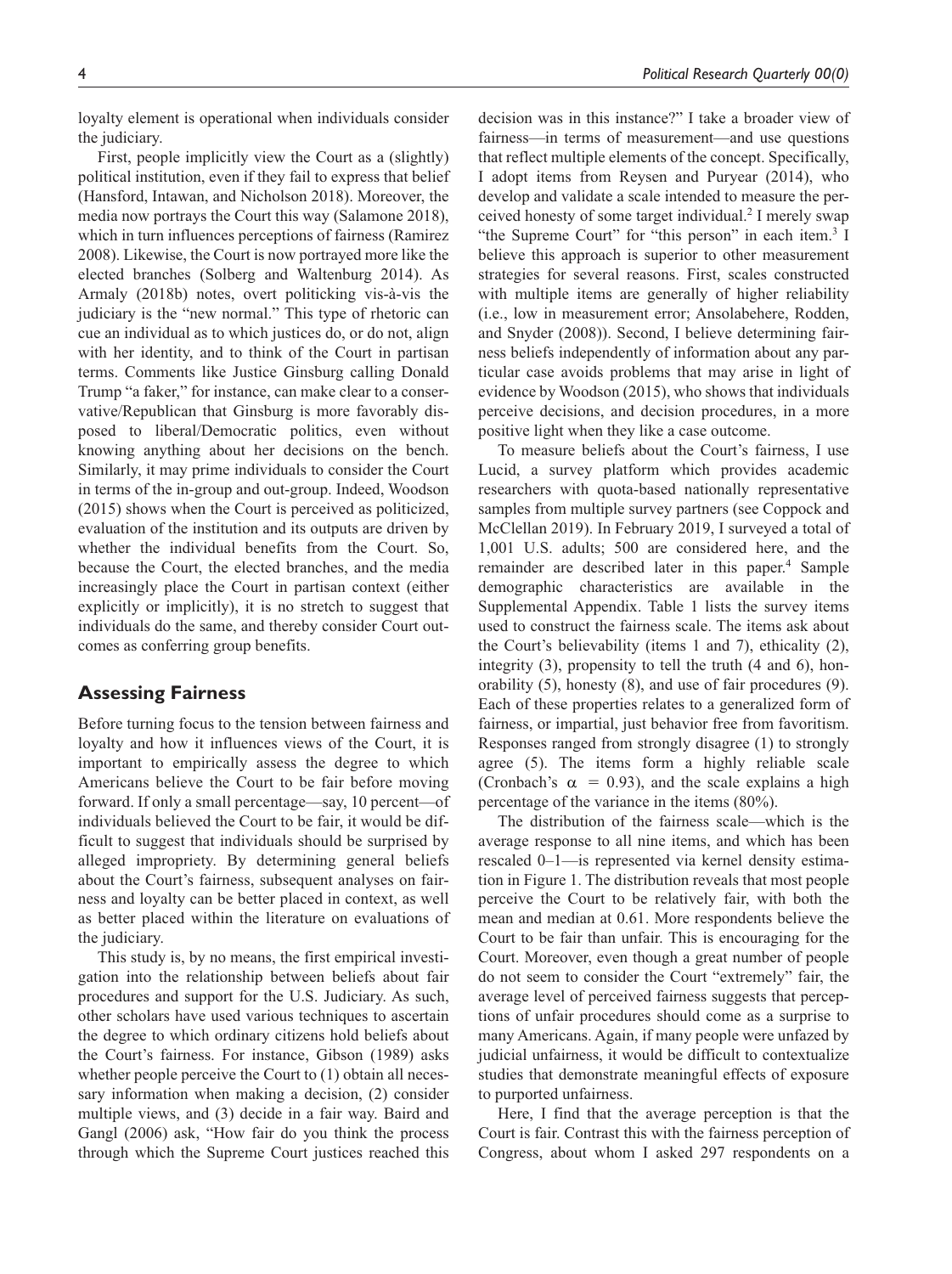|                                                    | $M (1-5)$ | Factor score |
|----------------------------------------------------|-----------|--------------|
| I believe what the Supreme Court says              | 3.37      | 0.77         |
| The Supreme Court is not ethical (R)               | 2.55      | $-0.69$      |
| The Supreme Court has integrity                    | 3.60      | 0.84         |
| I trust the Supreme Court will tell the truth      | 3.46      | 0.83         |
| The Supreme Court is honorable                     | 3.59      | 0.79         |
| The Supreme Court lies (R)                         | 2.65      | $-0.78$      |
| The Supreme Court is not believable (R)            | 2.56      | $-0.76$      |
| The Supreme Court is very honest                   | 3.34      | 0.79         |
| The Supreme Court does not use fair procedures (R) | 2.69      | $-0.70$      |
| Cronbach's $\alpha$                                | 0.93      |              |
| Proportion variance explained by first dimension   | 0.80      |              |

**Table 1.** Fairness Scale Items, Summary Statistics, and Psychometric Properties.

(R) indicates reverse coded item.



**Figure 1.** Distribution of fairness scores.

separate survey.<sup>5</sup> People perceive Congress to be very unfair; its median fairness score is 0.36, which is statistically  $(p < .05)$  and substantively different than the same assessment of the Supreme Court. So, I feel comfortable proceeding with the assumption that Supreme Court fairness is relevant, particularly when compared with other institutions. That is, inasmuch as perceived fairness has long been considered an important property influencing attitudes toward the Court, this information allows us to empirically support claims that unfairness ought to influence individual assessments of the institution.<sup>6</sup>

# **Forgoing Fairness for Loyalty**

Having determined that average citizens believe the Court to be fair, I move on to examine whether

individuals will forgo fairness for policy benefits to their group. Again, the major premise of this paper is that individuals will forgo fairness when the group to which they are loyal is positively impacted. Though fairness prevails over loyalty when group concerns are unclear, loyalty trumps fairness when group concerns are obvious (see Hildreth and Anderson 2018; Waytz, Dungan, and Young 2013). Here, I make group concerns obvious using a survey experiment.

The data for this survey experiment come from the Lucid sample described above. A total of 1,001 individuals were surveyed. A total of 500 respondents—the same 500 described in the *Assessing Fairness* section above serve as the control group; these respondents were randomized into the control group/observational portion of the survey. They saw no information regarding the Court's decisions, decision-making, or any report about the Court's fairness. The remaining 501 respondents were randomized into one of three treatment groups.<sup>7</sup> Some are led to believe the Court engages in favoritism—an affront to fair procedures—although the direction of the favoritism is withheld. Others are led to believe the Court's unfair procedures benefit Republican groups, and others still Democratic groups. These latter two treatments serve to prime group concerns in an obvious manner; an individual can plainly determine whether her group "wins" or "loses" from the Court's unfair procedures.<sup>8</sup> Specifically, subjects are told<sup>9</sup>:

Recently, the Judiciary Oversight Committee—which is comprised of three Republicans, three Democrats, and three non-partisan members who are permitted to practice law—unanimously concluded that the U.S. Supreme Court regularly ignores evidence presented by [particular groups/Republican groups/Democratic groups].

It is important to note that this treatment likely does not reflect actual circumstances; even ardent Court watchers are unlikely to read reports by oversight committees. However, this study stresses experimental, rather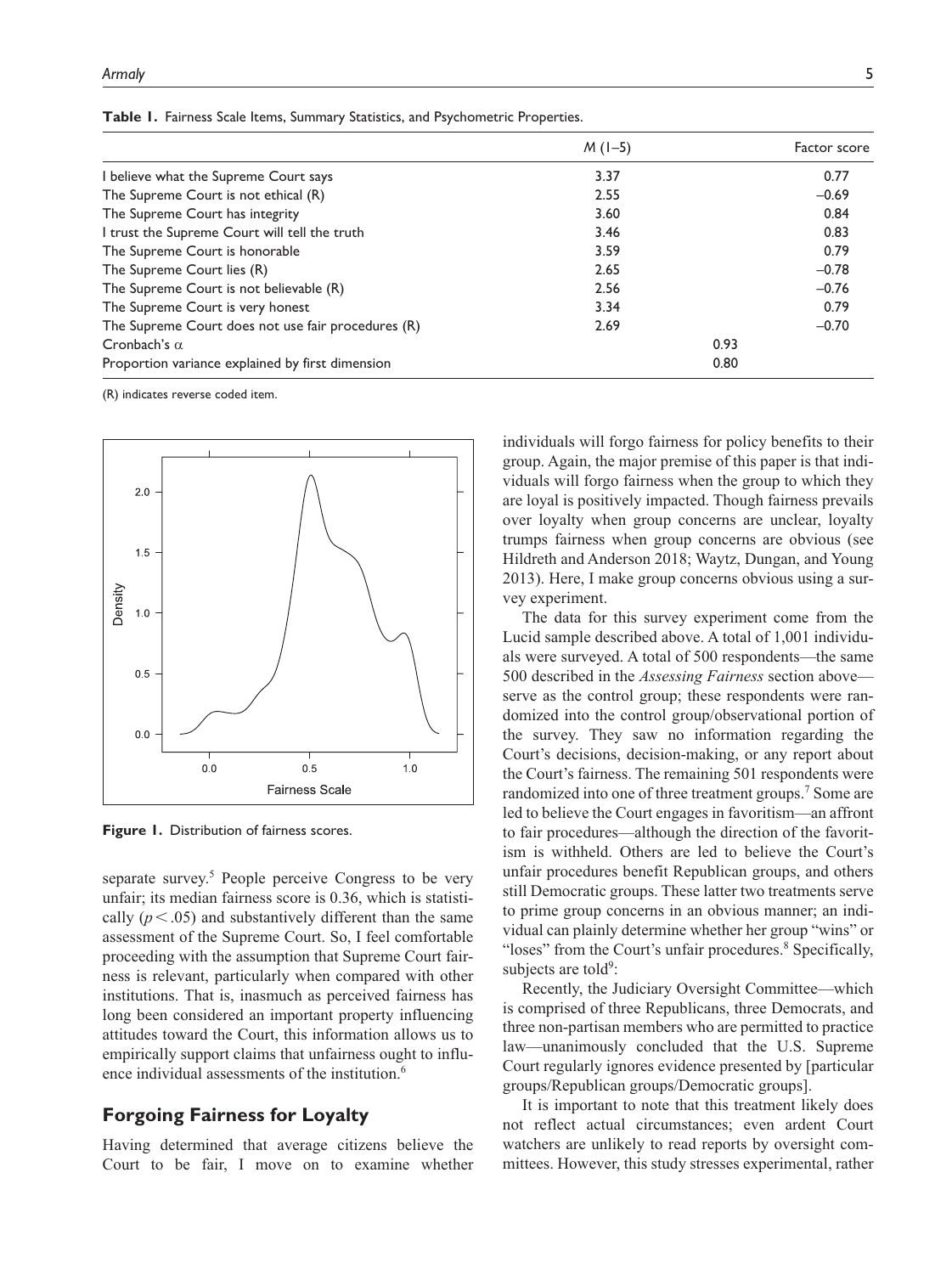than mundane, realism. There are dozens of plausible mechanisms by which one might perceive the Court to be unfair. For instance, particular legal justifications (Farganis 2012), media accounts (Salamone 2018), statements by political figures (Armaly 2018a; Nelson and Gibson 2019), and partisan attacks (Clark and Kastellec 2015) are all feasible methods by which one may arrive at the conclusion that the Court is unfair. As noted above, various politicizing statements and attacks often occur in practice. I wish to elicit the psychological states of loyalty and fairness, simultaneously, rather than describe an actual event that may induce unfairness perceptions. I more thoroughly consider the mechanisms by which such perceptions can come about, and how they have taken shape over time, in the discussion.

In addition, though the Supreme Court does not, technically, assess evidence, there are myriad ways one could perceive the Court to "ignore evidence" presented by one group, such as selectively citing attorneys or briefs, discriminating in interrupting counsel, or simply failing to give equal weight to both arguments.<sup>10</sup> Clearly, such behavior is an affront to fair procedures. This study merely seeks to demonstrate the substantive and causal role of unfair procedures. Examples of real-world unfairness are unlikely to be as blatant as the treatment. Still, the Court does not need to be *truly* unfair for that perception to matter. Perceptions—even demonstrably inaccurate ones—still influence subsequent political evaluations (e.g., Gaines et al. 2007; Nyhan and Reifler 2010). Thus, the connection between the perception of fairness—whether it is manufactured or arises organically—and support in the face of group benefits is of interest.

Instead of examining, say, a Democrat led to believe the Court favors Democrats separately from a Republican who believes the Court favors Republicans, I combine similarly situated respondents across party. I wish to assess individuals who have similar (experimentally induced) perceptions about the Court similarly, regardless of their existing predispositions.<sup>11</sup> That is, I consider three categories of individuals:

- 1. *Unclear*, or respondents who cannot ascertain whether the Court favors or disfavors their group. These respondents are simply told the Court disfavors "particular groups."
- 2. *Winners*, or respondents led to believe the Court disfavors the *out-group* (e.g., a Republican led to believe the Court disfavors Democrats). Winners benefit from the Court's behavior.
- 3. *Losers*, or respondents led to believe the Court disfavors *their* group (e.g., a Republican led to believe the Court disfavors Republicans). Losers suffer from the Court's behavior.

Responses to two measures of support for the Court are considered.12 First, the diffuse support (or legitimacy) battery popularized by Gibson, Caldeira, and Spence (2003a) determines one's (lack of) willingness to make institutional changes to the Court. Second, general acceptance of the Court's decisions, which ranges from definitely should not be accepted (1) to definitely should be accepted (4), directly taps the acquiescence component of support, but avoids issues of institutional independence (see Gibson, Caldeira, and Spence 2005).

## **Hypotheses**

When group considerations are not salient, fairness is the paramount norm (Waytz, Dungan, and Young 2013). So, I expect that those in the unclear category will uniformly express disappointment with the Court, compared with the control group. In the absence of group considerations, unfair procedures should reflect poorly on the Court, thereby decreasing diffuse support and decision acceptance. More specifically, I hypothesize:

**Hypothesis 1:** Respondents who receive no information regarding which group the Court's unfair procedures help (i.e., unclear) will be less willing to accept Supreme Court decisions, relative to the control group. **Hypothesis 2:** Unclear respondents will be lower in diffuse support, relative to the control group.

When unfairness harms one's group, the fairness and loyalty norms demand the same response (i.e., to rebuke the offender). For losers, I anticipate that evaluations of the Court will decrease, relative to the control group. Specifically:

**Hypothesis 3:** Respondents led to believe the Court's unfair procedures harm their group (i.e., losers) will be lower in decision acceptance, relative to the control group.

**Hypothesis 4:** Losers will be less diffusely supportive, relative to the control group.

Finally, when it comes to winners, the theory leads us to suspect that the role of fairness will be minimized, relative to loyalty. The expected response to unfairness among non-winners is a decrease in support; I expect the opposite of winners but am agnostic as to the magnitude of the effect. There are two empirical possibilities that would lend support to the theory. In the first, the negative influence of unfairness may simply be weaker. Fairness is a powerful, often prevailing norm (Waytz, Dungan, and Young 2013), and its influence may not be altogether erased by loyalty. In this case, I expect acceptance and diffuse support to be unaffected, relative to the control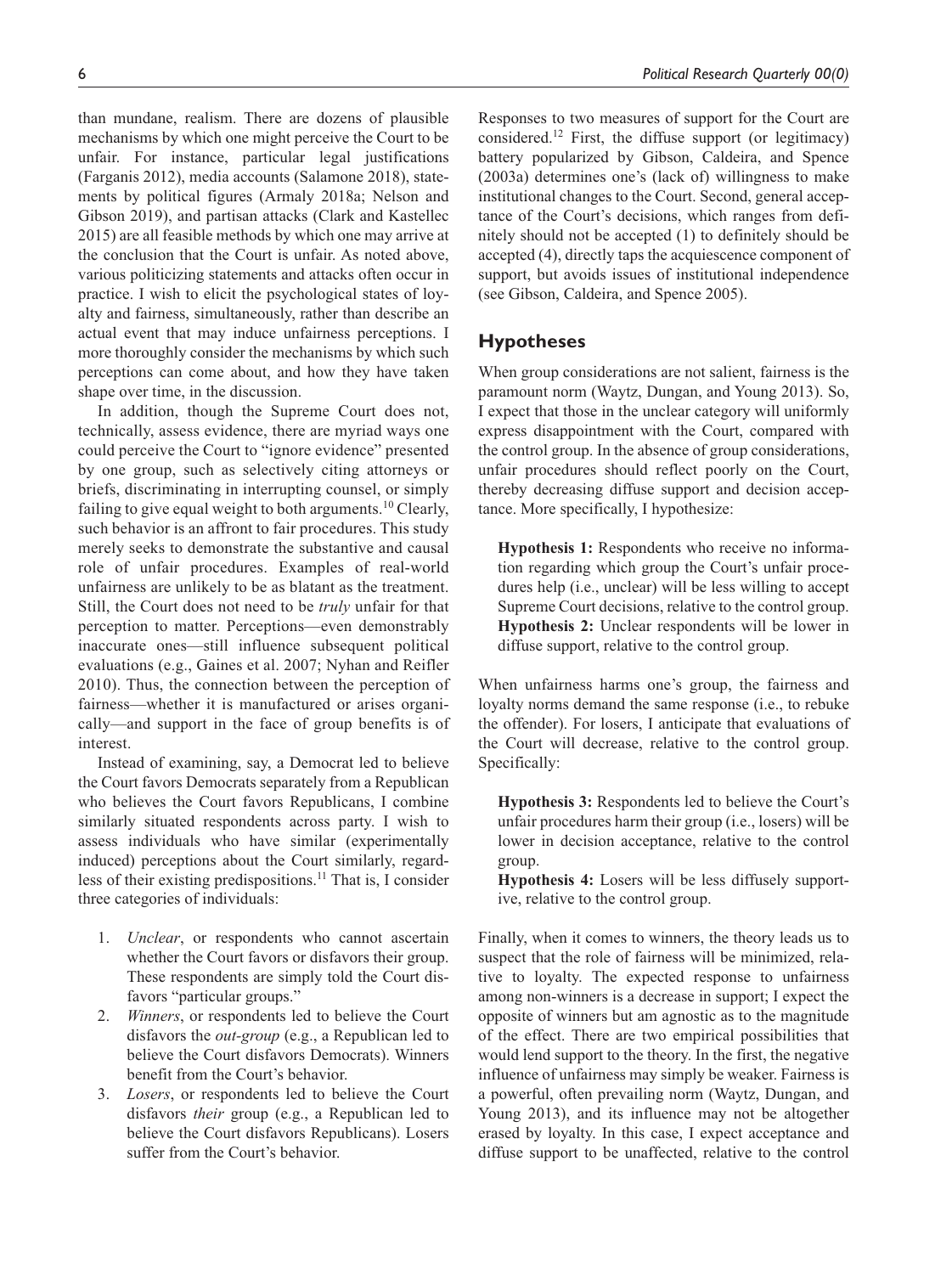

**Figure 2.** Effect of unfair procedures on acceptance and legitimacy.

group. In other words, those who believe their group is benefiting from the Court's impropriety will not decrease evaluations of the Court, even though they normally would under other circumstances. Simply, the positive effect of winning may offset the negative effect of unfairness. As such, I hypothesize:

**Hypothesis 5:** Respondents led to believe the Court's unfair procedures help their group (i.e., winners) will report equal levels of decision acceptance, relative to the control group.

**Hypothesis 6:** Winners will report equal levels of diffuse support, relative to the control group.

The alternate possibility for the winners group is that they entirely ignore the fairness norm and instead promote loyalty. Although fairness is commonly the prevailing norm, previous work indicates that loyalty can override fairness (Waytz, Dungan, and Young 2013). The positive effect of winning may overwhelm, instead of simply attenuate, the negative effect of unfairness. In this instance:

**Hypothesis 7:** Winners will report greater levels of decision acceptance, relative to the control group. **Hypothesis 8:** Winners will report greater levels of diffuse support, relative to the control group.

## **Empirical Results**

To determine the effect of group considerations on evaluations of the judiciary, I simply regress acceptance and legitimacy onto a categorical variable that indicates presence in the control group, in the unclear category, in the winners category, or the losers category. Because this is a randomized design, I omit control variables (though results hold in the face of controls). See Supplemental Appendix for ordinary least squares regression coefficients, with and without control variables.

Linear predictions are displayed graphically in Figure 2. Each outcome is scaled 0–1. Within each panel, a dashed horizontal line represents the average response for the control group. Estimates for the respondents in the losers category are represented by the leftmost bar, the unclear category at center, and winners at right. Each bar represents the predicted response for subjects in that category, and vertical bars represent upper bounds of 95 percent confident intervals around those estimates. Note that when confidence intervals overlap a horizontal dashed line, differences between that category and the control group are not statistically significant; the same is *not* true of overlapping confidence intervals (see Bolsen and Thornton 2014).

I begin by considering decision acceptance in the left panel. Consistent with expectations, respondents in both the unclear and loser categories are less willing than the control group to accept the Court's decisions when they believe the Court engages in systematic impropriety (consistent with hypotheses 1 and 3).

The main test of the central premise is whether the winners category differs from the control group. Consistent with hypothesis 5, I find that it does not. These individuals do *not* differ from respondents who have not considered the Court's fairness. In other words, even though individuals *should* be less prone to accept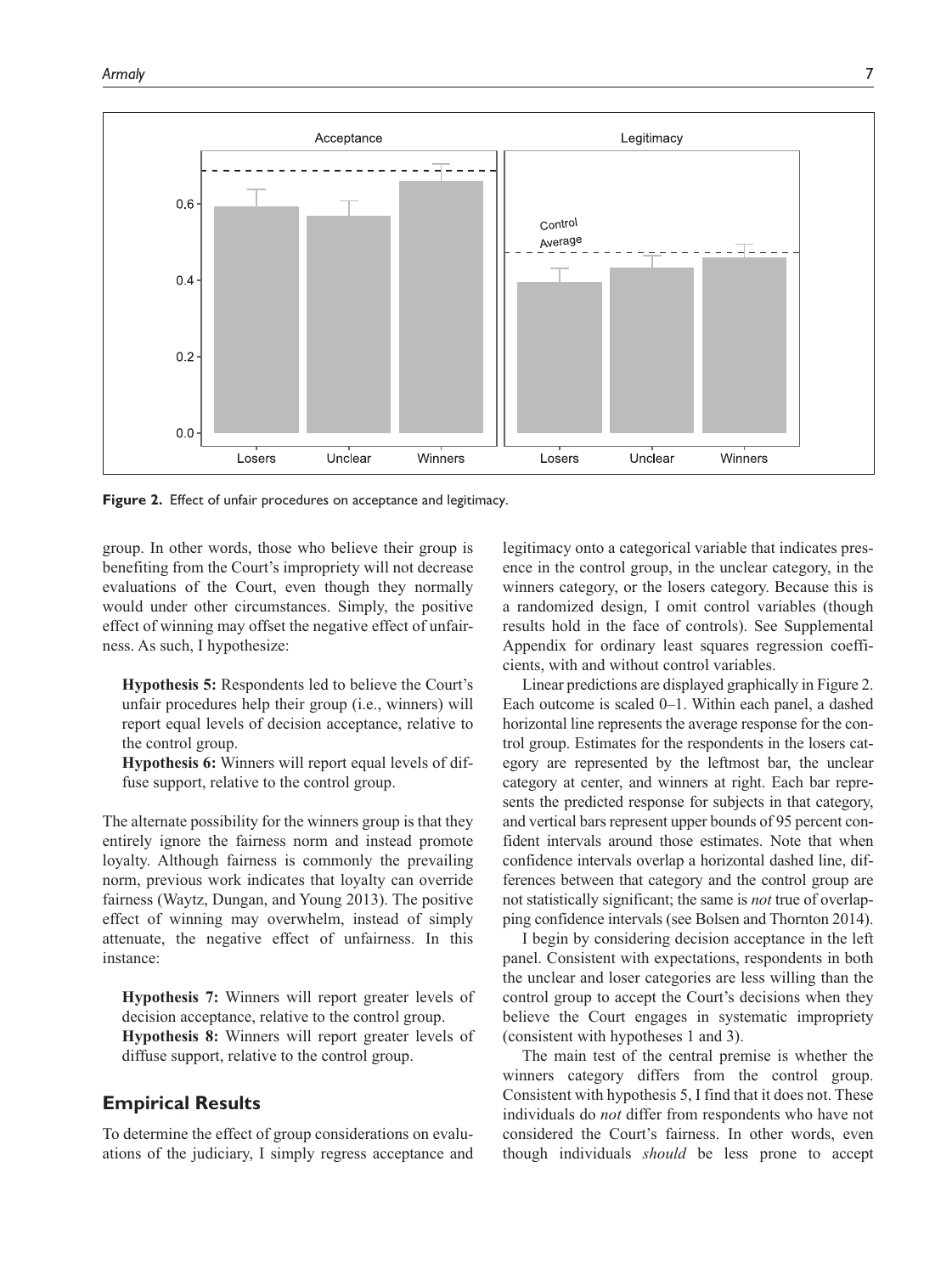|                | Acceptance |      | Legitimacy                                |      |
|----------------|------------|------|-------------------------------------------|------|
|                |            |      | % decrease Cohen's d % decrease Cohen's d |      |
| Unclear        | 19         | 0.45 | 9                                         | 0.20 |
| Losers         | 15         | 0.34 | 18                                        | 0.37 |
| <b>Winners</b> |            | 0.11 | 3                                         | 0.06 |

**Table 2.** Summary of Substantive Effects.

All substantive effects are relative to control group. Percentages rounded to nearest integer.

decisions when confronted with information that the Court is systematically unfair (according to previous work and the evidence among those in the unclear category), this is not the case when one benefits from those unfair procedures. Individuals may be willing to turn a blind eye to perceived institutional unfairness when it benefits their group.

Encouragingly for the main hypothesis, results are similar when it comes to legitimacy, in the right panel. Unclear and loser respondents express disappointment with the Court in the face of improbity (consistent with hypotheses 2 and 4), but winner respondents do not (consistent with hypothesis 6). That is, respondents who benefit fail to punish unfair behavior, while their counterparts for whom group concerns are unclear or who are receiving "the short end of the stick" uniformly punish unfairness.

Information in Table 2 places these effects in substantive terms. Across the board, effect sizes for the unclear and loser categories are moderate in size, while they are very small (indeed, negligible) for winner respondents. The average percent decrease, relative to the control group, for unclear and loser groups is 15 percent; for the winners group, it is 3.5 percent (which is indistinguishable from 0). The average standardized effect size for the unclear and loser groups is 0.34, which means nearly two-thirds (around 64%) of treatment respondents will have lower evaluations of the Court than the control group average. For the winner group, the average standardized effect size is four times smaller, only 0.085.

Finally, I note that, in the Supplemental Appendix, I consider heterogeneity across levels of loyalty. Among a (relatively small) subsample  $(n = 206)$ , the effect of unfairness is heterogeneous across partisan loyalty, such that more strongly loyal partisans are more disappointed by unfair procedures than less loyal partisans among losers, but effects are fairly homogenous for winners.

# **Fairness, Loyalty, and Specific Case Context**

The above survey experiment reveals that though institutional unfairness is generally punished, many will accept favorable outcomes at the expense of fair procedures. However, that study ignores case context. In many instances, certain factors that might reasonably impact evaluations of the Court fail to do so, simply because policy victory (or loss) overwhelms other considerations (Woodson 2015). Ultimately, we must conclude that the effect of unfairness is modest—at best—if it only influences evaluations in the abstract sense. Accounting for specific policy support when considering loyalty in reactions to the Supreme Court more accurately reflects the average citizen's modal exposure to the Court. Individuals most frequently learn about, and react in response to, the Supreme Court in the context of individual decisions. So, instead of examining the role of loyalty in the vacuum of information about the Court absent case context, I integrate case considerations here.

To determine how the fairness–loyalty tension influences attitudes in the presence of policy victory/loss, I surveyed 349 respondents in February 2019 using Amazon's Mechanical Turk (MTurk). In total, 124 respondents were randomized into the control group, and 225 were in the treatment group. All respondents began by answering items about their preferences on several policies. One item in particular is of concern to us; respondents were asked to state, using a 5-point Likert scale, the degree to which they agreed with: "If an employer gives you a cell phone for work, he/she should be allowed to read all the text messages and emails you send and receive on that phone." Following Salamone (2013), I use the response to this item as a measure of ex ante policy preferences regarding electronic workplace privacy. I select this policy because, as Salamone (2013) notes, it represents a medium salience policy about which individuals care, but on which they do not necessarily have crystallized views. This biases the test *against* hypothesized results, relative to a higher salience issue. For an extremely salient issue (e.g., abortion), an individual may be so uncommonly willing to forgo fairness to secure policy victory that it might be difficult to obtain generalizable information on the role of loyalty. In addition, neither party "owns" electronic privacy (indeed, the average response to the item in these data are consistent across partisanship), meaning whether one wins/loses on the specific policy is idiosyncratic to the individual.

After the policy preference items, treatment respondents read the Judiciary Oversight Committee treatment vignette<sup>13</sup> and control respondents saw no additional information. All respondents then read the following description of a case outcome: "The United States Supreme Court recently ruled that employers may read text messages on their employees' company issued phones." Finally, subjects responded to the acceptance and legitimacy items.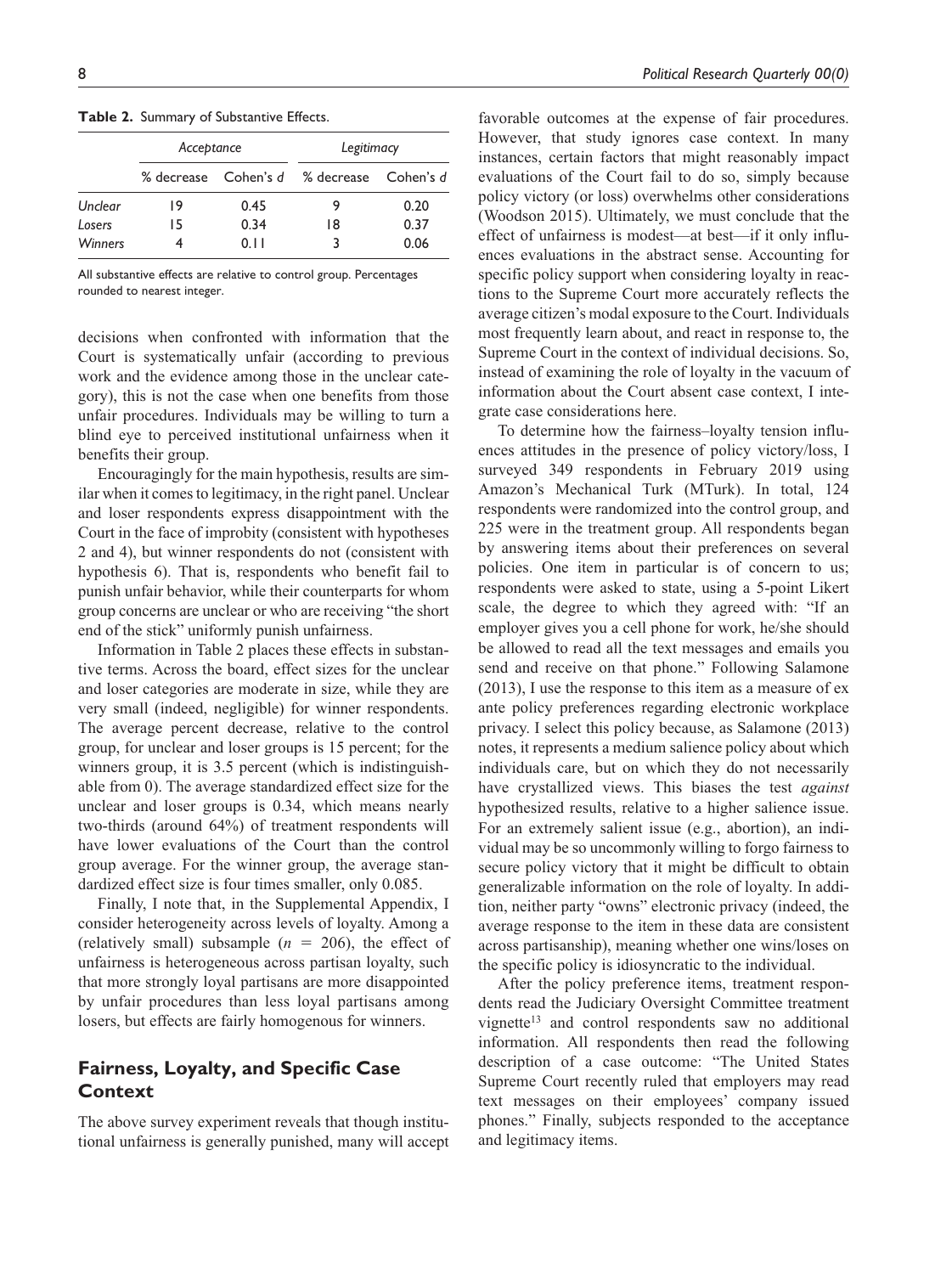**Table 3.** OLS Regression with Ex Ante Support.

|                 | Acceptance | Legitimacy |  |
|-----------------|------------|------------|--|
| Outcome Support | $0.160*$   | $0.067*$   |  |
|                 | (0.029)    | (0.027)    |  |
| Losers          | $-0.044$   | $-0.058*$  |  |
|                 | (0.040)    | (0.024)    |  |
| Winners         | $0.053*$   | 0.025      |  |
|                 | (0.024)    | (0.027)    |  |
| Constant        | $0.607*$   | $0.502*$   |  |
|                 | (0.029)    | (0.024)    |  |
| R <sup>2</sup>  | .12        | .04        |  |
| n               | 268        |            |  |

Cell entries are OLS coefficients.  $OLS =$  ordinary least squares.  $*_{p}$  < .05.

Bootstrapped standard errors in parentheses.

To determine the role of loyalty on evaluations of an unfair Court in the presence of policy victory, I categorize respondents as winners and losers just as above (although I omit the "unclear" category here, as the neutral treatment was not used). I regress the dependent variables (i.e., acceptance<sup>14</sup> and legitimacy) onto a categorical variable marking presence in the control, winner, or loser category, as well as a dichotomous variable that indicates whether one was supportive of the Court's decision based on ex ante preferences. Individuals who agreed or strongly agreed with the ex ante policy question regarding employee privacy should be supportive of the Court's decision to allow employer searches; conversely situated individuals would be opposed to the Court's decision. Dichotomizing the ex ante support measure is consistent with the norms of existing research on policy preferences and judicial support (Salamone 2013), and avoids uncertainty that arises as to how to handle respondents who are ambivalent on the policy.

Table 3 displays these estimates. I begin by considering outcome support. Relative to those who oppose the Court's decision based on ex ante preferences, those satisfied with the outcome are more accepting of decisions in general and are more diffusely supportive of the institution. This is consistent with extant research (Salamone 2013; Zink, Spriggs II, and Scott 2009). Even when accounting for outcome support, however, effects similar to those in the first experiment persist. Much like above, those who believe the Court's unfair procedures benefit the out-group perceive the institution to be less legitimate, per the negative coefficient for *Losers* in the rightmost column. Those who stand to gain from institutional unfairness fail to punish the Court in a similar manner (just as was true above).

Regarding the acceptance model, the results are slightly more nuanced (though are still consistent with loyalty trumping fairness). Although losers do not rebuke the Court's unfairness by expressing less willingness to accept decisions, I find that winner respondents are *more* accepting of Supreme Court cases, even when accounting for specific disappointment with the case at hand. Though this deviates from the findings above, it is still consistent with the theoretical expectations (i.e., above I find support for hypothesis 5; here I find support for hypothesis 7). Inasmuch as the tension between fairness and loyalty can be "won" by either norm, and the victor is conditional upon context (such as winner/loser status or the salience of the case), I believe the results here indicate that loyalty seems to overwhelm fairness, rather than merely offset the effect of fairness, in this specific instance. Other sets of circumstances—other issues, for instance—may yield results more similar to those above, though I expect the role of loyalty to persist.15

Altogether, I believe this is rather stark evidence in favor of the main hypothesis, and that support for a particular outcome is incapable of overwhelming loyaltybased acquiescence to beneficial institutional unfairness. In other words, the only circumstance in which one fails to punish the Court for alleged perfidious behavior is when one believes herself to benefit from the institution's uncouth actions. This is true even when accounting for satisfaction with a particular decision, a factor that commonly dominates evaluations of the judiciary (e.g., Woodson 2015). This finding is particularly critical, as it more closely mimics the context in which individuals learn of Court behavior than the study above. Another reading of these findings may suggest that winning matters more than procedural fairness. I believe that the evidence more strongly suggests that winning can offset procedural unfairness, sometimes overwhelming it, as the loyalty norm is more powerful in certain circumstances. But, I cannot say with the evidence presented here that one norm matters more than the other. Indeed, the role of each norm in evaluations of the judiciary is conditional on the other norm.

## **Discussion**

In this paper, I set out to understand how group loyalty impacts the relationship between perceptions of fair Supreme Court procedures and support for the judiciary. I believe this is one of the first attempts to simultaneously consider dedication to two norms that may influence evaluations of the judiciary—fairness and loyalty. Using a broad array of data—including a nationally representative survey with an embedded experiment, and a convenience sample-based experiment—I find that, despite believing institutional fairness is important (see Baird 2001), and despite negatively influencing individuals in the general sense, unfair Court procedures that benefit one's group are seen as acceptable. More specifically,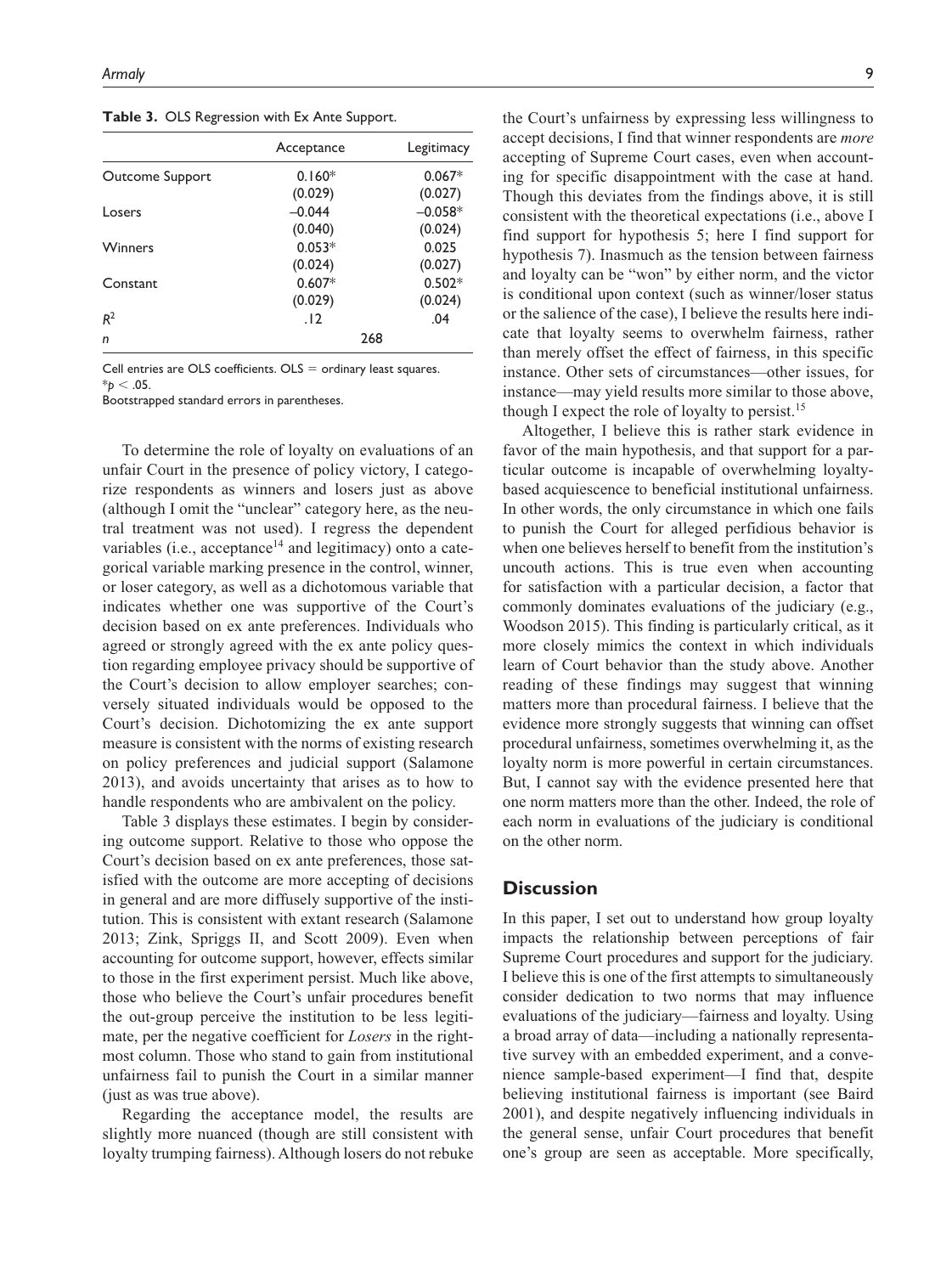"winners," or the beneficiaries of perceived systematic judicial impropriety, fail to penalize the Court (in terms of legitimacy and decision acquiescence) like other respondents do. In some instances, they even increase their evaluations of the Court.

What these experimental results suggest about realworld institutional arrangements may depend on who perceives themselves to be winning and losing due to the Court's unfair procedures (regardless of where that perception arises). Say the winners of unfair Court procedures comprised a majority of the electorate. In such an instance, we might expect the failure to punish the Court (as found in the experiment) to play out in reality. If most people accept the policy resulting from the unfairness, the Court will probably go unsanctioned and people (and, subsequently, their elected officials) will acquiesce to decisions. If, however, a majority of the electorate was made up of losers of unfair procedures, the loyalty norm could manifest as electoral mobilization. Perhaps voters would cast their ballots for senators and presidents who could "fix" the Court. Individuals may urge their elected officials to eschew enforcement of decisions with which they disagree. Or, perhaps the Court itself may sense it is in need of course correction and alter its decision-making in future cases (a la Casillas, Enns, and Wohlfarth 2011). The most normatively concerning scenario, with respect to the Court's rights-protection function, is if a plurality of people are losers, but find themselves unable to sanction the Court either via electoral success or the constraining capacity of public opinion alone.

Of course, there are limitations to the results and their connection to real-world events. For instance, legitimacy appears to be fairly stable over time (Nelson and Tucker, n.d.). And, in some contexts, individuals across the board fail to punish courts when they are viewed in a political light (e.g., Gibson 2008). What, then, should we make of experimental results that indicate legitimacy perceptions can decrease as a function of information about the Court? Stability in aggregate support can mask individual-level variability (Christenson and Glick 2015), meaning that some members of the public may be upset by unfair procedures, but aggregate support is unaffected. Practically speaking, though, an act that uniformly upsets the mass public seems unlikely in the era of polarization. Still, the Court is now discussed in ways that can make loyalty operative when one considers the institution (Salamone 2018). Support, though relatively stable, may be more connected to these loyalty considerations that seem to increasingly underlie all aspects of one's political life. These results indicate that these loyalty considerations can influence short-term reactions, like decision acceptance. Although we have not seen massive diminutions of support for the Court as a result of an increasingly polarized political world (see Nelson and Tucker, n.d.), a series of short-term, contextually specific disappointments that are linked to strong attachments may ultimately undermine long-term esteem for the Court (see Baird 2001).

In addition, individuals in the mass public are not likely to read reports by oversight committees (the nature of the experimental treatment). Although I suspect such reports would make headlines, it is still the case that the public has not been exposed to systematic evidence of unfair judicial procedures. Nevertheless, as is true in many facets of political life, subjective perceptions matter more than objective reality (Bartels and Johnston 2013; Enders and Armaly 2019). One need not know the Court is unfair, but need only to believe it. I believe the likeliest avenues by which individuals would reach conclusions that the Court is unfair are (1) the outcomes of specific cases, (2) cues offered by political figures, or (3) the changing nature of media coverage.

More accurately, all three avenues are likely to combine to influence public opinion. As Christenson and Glick (2015) show, reactions to specific cases—in particular, salient cases—influence evaluations of the Court (though see Gibson, Caldeira, and Spence 2003b). Elites are very effective at framing (Druckman 2001), and partisan framing can significantly shape public opinion on the Court (Clark and Kastellec 2015). Moreover, the media increasingly tends to treat the Court like the elected branches (see Salamone 2018; Solberg and Waltenburg 2014), where political choices reflect "us" versus "them." These portrayals of the Court influence how fair people perceive it to be (Ramirez 2008). Nevertheless, the psychological negotiation between loyalty and fairness should persist, regardless of how one reaches conclusions about the Court's propriety. This paper is a useful first step in describing that negotiation.

I encourage future research to focus on the limits of the fairness–loyalty tension vis-à-vis the Supreme Court. Must evidence of impropriety be uncommonly blatant, or is a mere indication from a group-associated figure sufficient? Similarly, how long-lasting are the effects of evidence regarding improbity, and does the method by which one learns of it influence its duration? In the second experiment, I only use one type of case—employee privacy—that is of medium salience. Other types of cases may yield different results, or otherwise alter one's calculus in navigating the loyalty and fairness norms. These data cannot tell us how individuals may react to a more salient case (e.g., abortion), or to a different medium salience case. I believe investigating such questions is fruitful for future research.

Finally, the Court has always been attacked (e.g., Roosevelt's Court-packing plan). Why should concern be greater regarding the modern Court than those of days past? I believe the battle over the Court is now more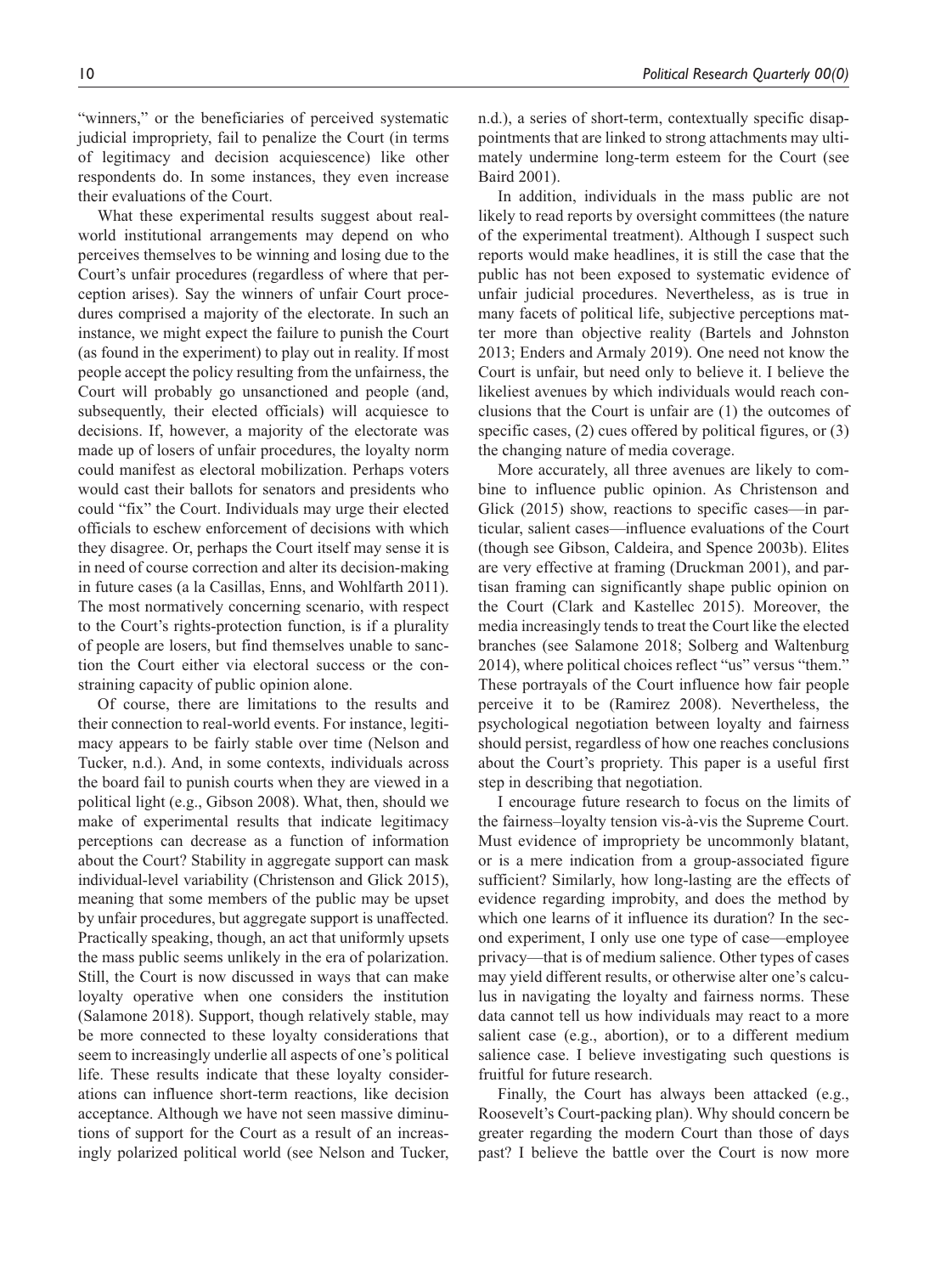accessible to the average American than it once was. The way the Court is discussed in the American public has changed (Solberg and Waltenburg 2014); the "cult of the robe" now shares media space with "cult of personality" stories that have come to typify coverage of the Court (much like coverage of other institutions). Similarly, when public figures speak out about the Court, their communications reflect clear partisan content (Krewson, Lassen, and Owens 2018). I do not necessarily argue that the Court is viewed as more or less legitimate now than in the past. Instead, a modern audience—that now better connects all elements of politics with their existing predispositions and attitudes (e.g., Enders and Scott 2019; Levendusky 2009)—may be more receptive to attacks on the judiciary, which may come to bear on long-run support.

#### **Declaration of Conflicting Interests**

The author(s) declared no potential conflicts of interest with respect to the research, authorship, and/or publication of this article.

#### **Funding**

The author(s) received no financial support for the research, authorship, and/or publication of this article.

## **ORCID iD**

Miles T. Armaly **D** <https://orcid.org/0000-0001-8945-5797>

#### **Notes**

- 1. One important finding of existing studies that pertains to loyalty-driven behavior is that support for unethical behavior that benefits one's group is not merely a rationalization of one's own bad behavior. Indeed, Hildreth and Anderson (2018) find that individuals are willing to excuse the bad behavior of *others*. This is crucial as, here, I ask whether individuals will excuse the bad behavior of the Supreme Court, but I do not ask whether they would, if somehow possible, rig the system in their favor.
- 2. From a measurement theory perspective, that Reysen and Puryear deem their scale "honesty" is unimportant for these purposes. As the items below indicate, the scale taps the qualities that indicate the lack of discrimination or favoritism, the fundamental elements of fairness by any definition.
- 3. The final item, "The Supreme Court does not use fair procedures," is not part of Reysen and Puryear (2014)'s scale. In addition, according to the Marquette University Law School's Supreme Court poll, it is appropriate to refer to the Court monolithically, rather than a group of individuals. See [https://law.marquette.edu/poll/wpcontent/uploads/2019/10/](https://law.marquette.edu/poll/wpcontent/uploads/2019/10/MULawPollSupremeCourtReportOct2019.pdf) [MULawPollSupremeCourtReportOct2019.pdf](https://law.marquette.edu/poll/wpcontent/uploads/2019/10/MULawPollSupremeCourtReportOct2019.pdf) for details.
- 4. Respondents were randomized to take part in either an observational portion of the survey or an experimental portion. Those randomized into the observational portion also serve as the control group for the experimental analysis below. A survey diagram appears in the Supplemental Appendix.
- 5. The Congress survey was conducted via Amazon's Mechanical Turk (MTurk) in April 2019.
- 6. In the Supplemental Appendix, I consider the role of other variables of theoretical interest. Fairness views seem to be structured and coherent. Other evaluations of the Court like legitimacy and politicization—relate to fairness in the expected manner. In addition, dimensional analyses show that diffuse support and fairness are two unique dimensions, which serves as evidence of discriminant validity.
- 7. See survey diagram in Supplemental Appendix for more information.
- 8. In the classical sense, the treatment vignette is different from a traditional partisan cue. Party cues are statements made by a party member or the party itself. Previous research has focused on such cues (e.g., Clark and Kastellec 2015). However, recent research has shown that cues given by sources perceived to be unconnected to a party are less capable of influencing evaluations of the Court, even when the content of the cue may contain useful information (see Armaly 2020). Here, the cue content primes one's loyalty to a party, but the *source* of the cue is not party-affiliated. Thus, it is difficult for respondents to determine whether they should trust the cue and support its conclusions (see Nicholson and Hansford 2014; Sternthal, Dholakia, and Leavitt 1978). Party cues are, of course, present in some sense. But, as Democrats, non-partisans, and Republicans are purported to agree in the treatment, the purpose of the cue is to increase the credibility of the committee's information (see Nicholson 2011).
- 9. To ensure that the treatment effectively manipulated perceptions regarding the Supreme Court's fairness, I conducted a pre-experimental manipulation pilot study. Conducting the manipulation check before the experiment, rather than within, ensures that the manipulation check itself does not influence experimental results (see Hauser, Ellsworth, and Gonzalez 2018). The details can be found in the Supplemental Appendix. The treatment effectively manipulates perceptions of the Court, such that those exposed to the treatment perceive the Court to be less fair (using the fairness scale described above) than those in the control group.
- 10. I have little concern that this aspect of the treatment vignette is consequential. First, appellate courts *are* able to rule on things like the sufficiency of evidence. But, more importantly, it is doubtful that the average American recognizes that the Court does not, strictly speaking, examine evidence. Other treatment vignettes that omit such passages operate in substantively and statistically similar fashions. See Supplemental Appendix for more information.
- 11. As a result of considering partisanship, pure Independents are omitted from the analysis. Only 54 (of 501) respondents in the survey experiment identified as true Independents.
- 12. All question wordings appear in the Supplemental Appendix.
- 13. This is the same treatment used in the first experiment, though the "particular groups" category is omitted.
- 14. Acceptance is measured *very* slightly differently here than above. Here, the survey item asks, "Generally speaking, do you think the U.S. Supreme Court's decisions ought to be accepted?" Previously, the item asked "overall" instead of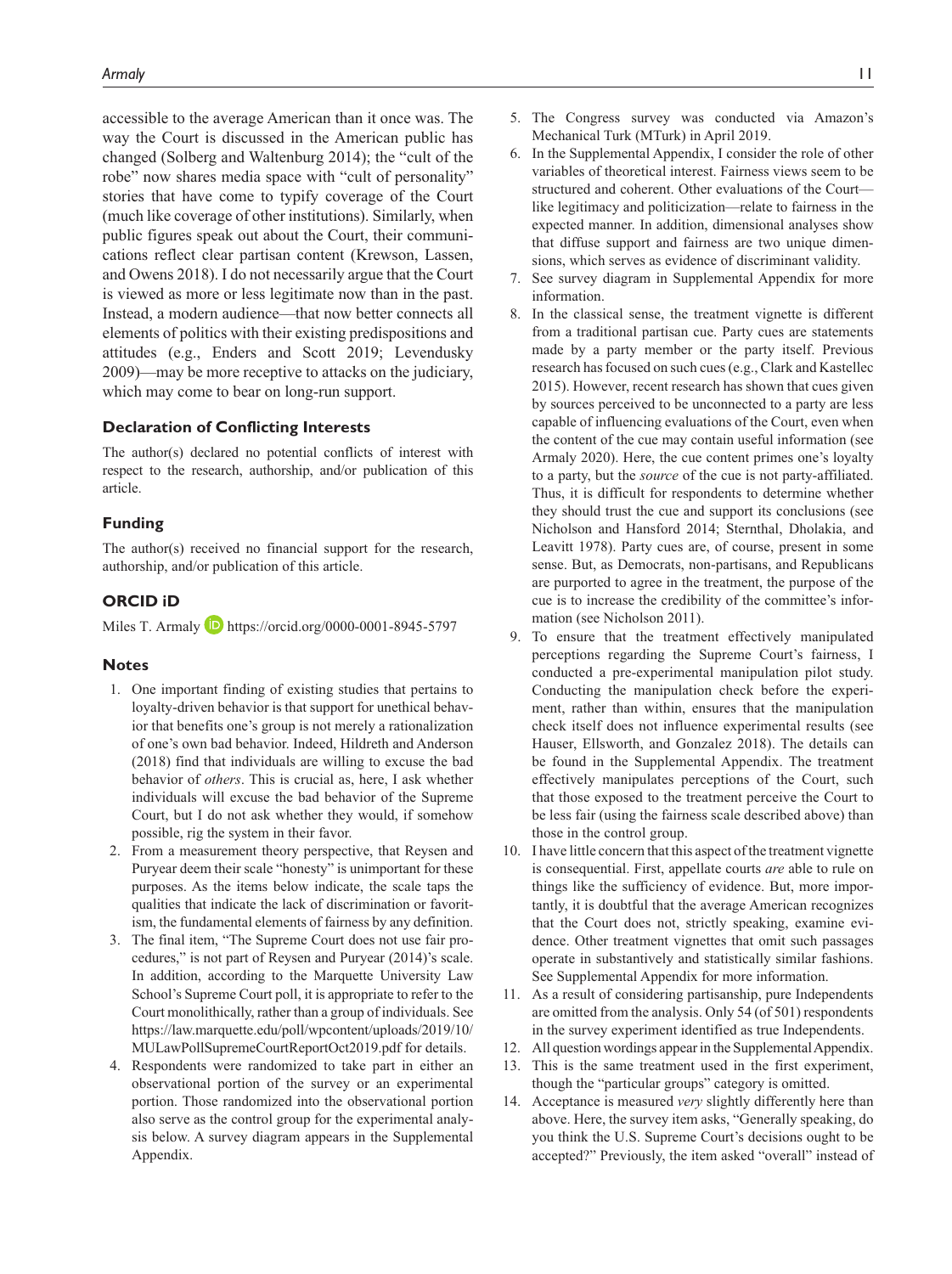"generally speaking." Because a specific case is referenced here, it is necessary to distinguish specific acceptance from general acceptance.

15. There is little reason to believe that treatment effects vary across outcome support. The general assertion is that loyalty plays a distinct role on evaluations of the Court (even when accounting for case-specific support), and that the role of outcome support is limited. Nevertheless, I consider heterogeneity across outcome support in the Supplemental Appendix. In short, average treatment effects (above) are reflective of conditional treatment effects. The effect for winners in the acceptance regression appears driven by those who oppose the outcome. This is likely because outcome supporters are already elated—an estimated 0.82 on the 0–1 acceptance scale. As such, any remaining effect of the treatment is surely to influence only those opposed to the specific outcome (i.e., those for whom there is room to increase).

#### **Supplemental Material**

All replication data can be found on the author's Harvard Dataverse at: [https://dataverse.harvard.edu/dataverse/milesar](https://dataverse.harvard.edu/dataverse/milesarmaly)[maly](https://dataverse.harvard.edu/dataverse/milesarmaly). Supplemental materials for this article are available with the manuscript on the *Political Research Quarterly* (PRQ) website.

### **References**

- Ansolabehere, Stephen, Jonathan Rodden, and James M. Snyder. 2008. "The Strength of Issues: Using Multiple Measures to Gauge Preference Stability, Ideological Constraint, and Issue Voting." *American Political Science Review* 102 (2): 215–32.
- Armaly, Miles T. 2018a. "Extra-judicial Actor Induced Change in Supreme Court Legitimacy." *Political Research Quarterly* 71 (3): 600–13
- Armaly, Miles T. 2018b. "Politicized Nominations and Public Attitudes toward the Supreme Court in the Polarization Era." *Justice System Journal* 39 (3): 193–209.
- Armaly, Miles T. 2020. "Who Can Impact the US Supreme Court's Legitimacy?" *Justice System Journal* 41 (1): 22–36.
- Asch, Solomon E. 1956. "Studies of Independence and Conformity: A Minority of One against a Unanimous Majority." *Psychological Monographs: General and Applied* 70 (9): 1–70.
- Baird, Vanessa, and Amy Gangl. 2006. "Shattering the Myth of Legality: The Impact of the Media's Framing of Supreme Court Procedures on Perceptions of Fairness." *Political Psychology* 27 (4): 597–613.
- Baird, Vanessa A. 2001. "Building Institutional Legitimacy: The Role of Procedural Justice." *Political Research Quarterly* 54 (2): 333–54.
- Bartels, Brandon L., and Christopher D. Johnston. 2013. "On the Ideological Foundations of Supreme Court Legitimacy in the American Public." *American Journal of Political Science* 57 (1): 184–99.
- Bian, Lin, Stephanie Sloane, and Renée Baillargeon. 2018. "Infants Expect Ingroup Support to Override Fairness

When Resources Are Limited." *Proceedings of the National Academy of Sciences* 115 (11): 2705–10.

- Bolsen, Toby, and Judd R. Thornton. 2014. "Overlapping Confidence Intervals and Null Hypothesis Testing." *The Experimental Political Scientist* 4 (1): 12–16.
- Caldeira, Gregory A., and James L. Gibson. 1992. "The Etiology of Public Support for the Supreme Court." *American Journal of Political Science* 36:635–64.
- Casillas, Christopher J., Peter K. Enns, and Patrick C. Wohlfarth. 2011. "How Public Opinion Constrains the Supreme Court." *American Journal of Political Science* 55 (1): 74–88.
- Christenson, Dino P., and David M. Glick. 2015. "Chief Justice Roberts's Health Care Decision Disrobed: The Microfoundations of the Supreme Court's Legitimacy." *American Journal of Political Science* 59 (2): 403–18.
- Clark, Tom S. 2009. "The Separation of Powers, Court-Curbing and Judicial Legitimacy." *American Journal of Political Science* 53 (4): 971–89.
- Clark, Tom S., and Jonathan P. Kastellec. 2015. "Source Cues and Public Support for the Supreme Court." *American Politics Research* 43:504–35
- Coppock, Alexander, and Oliver A. McClellan. 2019. "Validating the Demographic, Political, Psychological, and Experimental Results Obtained from a New Source of Online Survey Respondents." *Research & Politics* 6 (1): 2053168018822174.
- DeRidder, Richard Ed, and Rama Charan Ed Tripathi. 1992. *Norm Violation and Intergroup Relations*. Oxford: Clarendon Press.
- Druckman, James N. 2001. "Evaluating Framing Effects." *Journal of Economic Psychology* 22 (1): 91–101.
- Enders, Adam M., and Miles T. Armaly. 2019. "The Differential Effects of Actual and Perceived Polarization." *Political Behavior* 41 (3): 815–39.
- Enders, Adam M., and Jamil S. Scott. 2019. "The Increasing Racialization of American Electoral Politics, 1988-2016." *American Politics Research* 47 (2): 275–303.
- Farganis, Dion. 2012. "Do Reasons Matter? The Impact of Opinion Content on Supreme Court Legitimacy." *Political Research Quarterly* 65 (1): 206–16.
- Gaines, Brian J., James H. Kuklinski, Paul J. Quirk, Buddy Peyton, and Jay Verkuilen. 2007. "Same Facts, Different Interpretations: Partisan Motivation and Opinion on Iraq." *The Journal of Politics* 69 (4): 957–74.
- Gibson, James L. 1989. "Understandings of Justice: Institutional Legitimacy, Procedural Justice, and Political Tolerance." *Law & Society Review* 23:469–96.
- Gibson, James L. 1991. "Institutional Legitimacy, Procedural Justice, and Compliance with Supreme Court Decisions: A Question of Causality." *Law & Society Review* 25 (3): 631–35.
- Gibson, James L. 2008. "Challenges to the Impartiality of State Supreme Courts: Legitimacy Theory and 'New-Style' Judicial Campaigns." *American Political Science Review* 102 (1): 59–75.
- Gibson, James L., and Gregory A. Caldeira. 1995. "The Legitimacy of Transnational Legal Institutions: Compliance,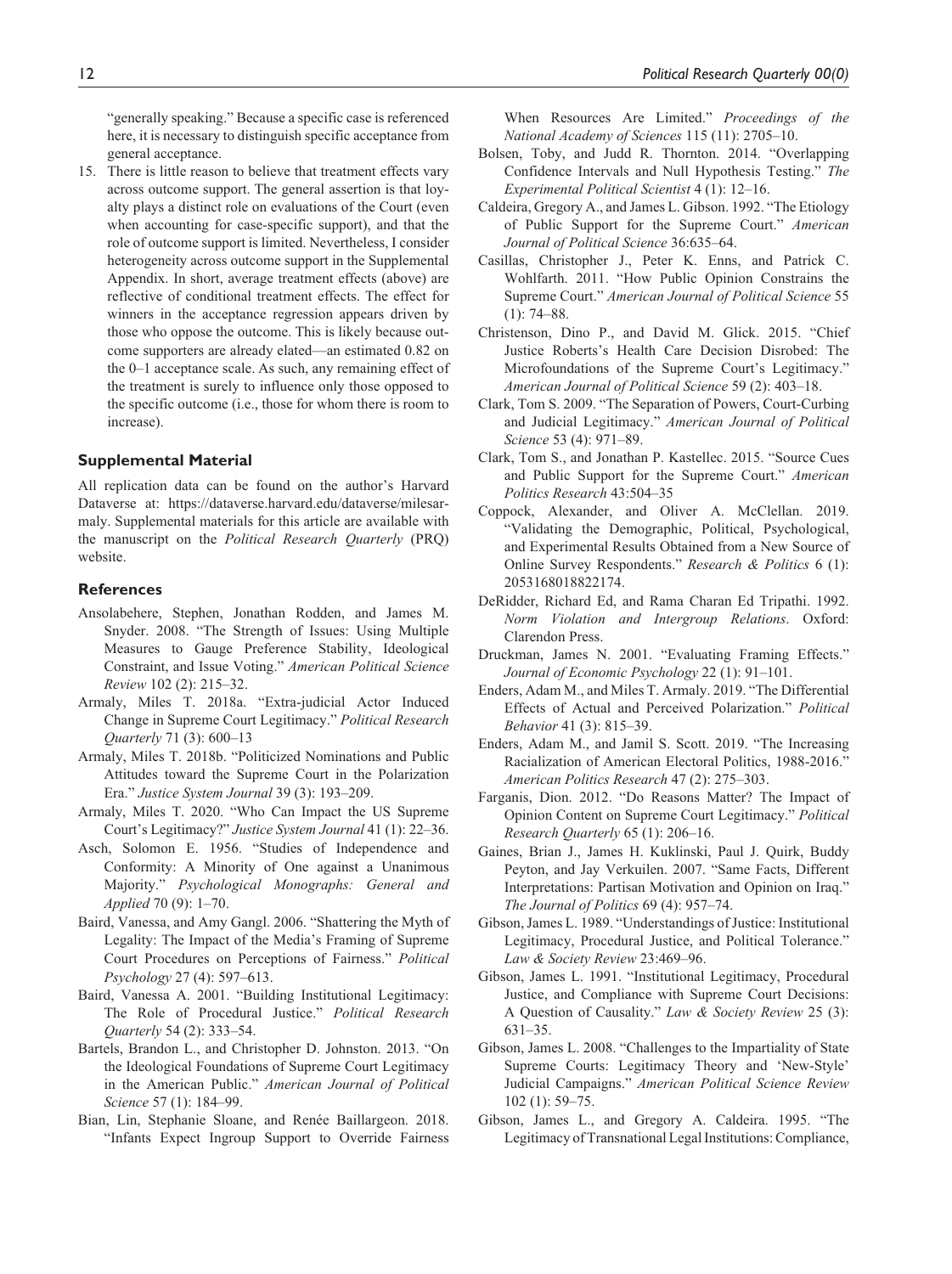Support, and the European Court of Justice." *American Journal of Political Science* 39:459–89.

- Gibson, James L., and Gregory A. Caldeira. 2009. *Citizens, Courts, and Confirmations: Positivity Theory and the Judgments of the American People*. Princeton University Press.
- Gibson, James L., and Gregory A. Caldeira. 2011. "Has Legal Realism Damaged the Legitimacy of the U.S. Supreme Court?" *Law & Society Review* 45 (1): 195–219.
- Gibson, James L., Gregory A. Caldeira, and Vanessa A. Baird. 1998. "On the Legitimacy of National High Courts." *American Political Science Review* 92 (2): 343–58.
- Gibson, James L., Gregory A. Caldeira, and Lester Kenyatta Spence. 2003a. "Measuring Attitudes toward the United States Supreme Court." *American Journal of Political Science* 47 (2): 354–67.
- Gibson, James L., Gregory A. Caldeira, and Lester Kenyatta Spence. 2003b. "The Supreme Court and the U.S. Presidential Election of 2000: Wounds, Self-inflicted or Otherwise?" *British Journal of Political Science* 33 (4): 535–56.
- Gibson, James L., Gregory A. Caldeira, and Lester Kenyatta Spence. 2005. "Why Do People Accept Public Policies They Oppose? Testing Legitimacy Theory with a Survey-Based Experiment." *Political Research Quarterly* 58 (2): 187–201.
- Gibson, James L., Milton Lodge, and Benjamin Woodson. 2014. "Losing, but Accepting: Legitimacy, Positivity Theory, and the Symbols of Judicial Authority." *Law & Society Review* 48 (4): 837–66.
- Gneezy, Uri. 2005. "Deception: The Role of Consequences." *American Economic Review* 95 (1): 384–94.
- Green, Donald, Bradley Palmquist, and Eric Shickler. 2004. *Partisan Hearts and Partisan Minds: Political Parties and the Social Identities of Voters*. New Haven: Yale University.
- Haidt, Jonathan. 2007. "The New Synthesis in Moral Psychology." *Science* 316 (5827): 998–1002.
- Hansford, Thomas G., Chanita Intawan, and Stephen P. Nicholson. 2018. "Snap Judgment: Implicit Perceptions of a (Political) Court." *Political Behavior* 40 (1): 127–47.
- Hauser, David J., Phoebe C. Ellsworth, and Richard Gonzalez. 2018. "Are Manipulation Checks Necessary?" *Frontiers in Psychology* 9:998.
- Hibbing, John R., and Elizabeth Theiss-Morse. 1995. *Congress as Public Enemy: Public Attitudes toward American Political Institutions*. Cambridge University Press.
- Hibbing, John R., and Elizabeth Theiss-Morse. 2001. "Process Preferences and American Politics: What the People Want Government to Be." *American Political Science Review* 95 (1): 145–53.
- Hildreth, John Angus D., and Cameron Anderson. 2018. "Does Loyalty Trump Honesty? Moral Judgments of Loyalty-Driven Deceit." *Journal of Experimental Social Psychology* 79:87–94.
- Hildreth, John Angus D., Francesca Gino, and Max Bazerman. 2016. "Blind Loyalty? When Group Loyalty Makes Us See Evil or Engage in It." *Organizational Behavior and Human Decision Processes* 132:16–36.
- Huddy, Leonie, Lilliana Mason, and Lene Aarøe. 2015. "Expressive Partisanship: Campaign Involvement, Political

Emotion, and Partisan Identity." *American Political Science Review* 109 (1): 1–17.

- Iyengar, Shanto, Gaurav Sood, and Yphtach Lelkes. 2012. "Affect, Not Ideology: A Social Identity Perspective on Polarization." *Public Opinion Quarterly* 76 (3): 405–31.
- Iyengar, Shanto, and Sean J. Westwood. 2015. "Fear and Loathing across Party Lines: New Evidence on Group Polarization." *American Journal of Political Science* 59 (3): 690–707.
- Krewson, Chris, David Lassen, and Ryan J. Owens. 2018. "Research Note: Twitter and the Supreme Court: An Examination of Congressional Tweets about the Supreme Court." *Justice System Journal* 39 (4): 322–30.
- Levendusky, Matthew. 2009. *The Partisan Sort: How Liberals Became Democrats and Conservatives Became Republicans*. University of Chicago Press.
- Lind, E. Allan, and Tom R. Tyler. 1988. *The Social Psychology of Procedural Justice*. Springer Science & Business Media.
- Lodge, Milton, and Charles S. Taber. 2013. *The Rationalizing Voter*. Cambridge University Press.
- Mondak, Jeffery J. 1993. "Institutional Legitimacy and Procedural Justice: Reexamining the Question of Causality." *Law & Society Review* 27:599–608.
- Nadler, Janice. 2017. "Expressive Law, Social Norms, and Social Groups." *Law & Social Inquiry* 42 (1): 60–75.
- Nelson, Michael J., and James L. Gibson. 2019. "How Does Hyperpoliticized Rhetoric Affect the US Supreme Court's Legitimacy?" *The Journal of Politics* 81 (4): 1512–16.
- Nelson, Michael J., and Patrick Tucker. n.d. "The Stability of the U.S Supreme Court's Legitimacy." *Journal of Politics*.
- Nicholson, Stephen P. 2011. "Dominating Cues and the Limits of Elite Influence." *The Journal of Politics* 73 (4): 1165–77.
- Nicholson, Stephen P., and Thomas G. Hansford. 2014. "Partisans in Robes: Party Cues and Public Acceptance of Supreme Court Decisions." *American Journal of Political Science* 58 (3): 620–36.
- Nyhan, Brendan, and Jason Reifler. 2010. "When Corrections Fail: The Persistence of Political Misperceptions." *Political Behavior* 32 (2): 303–30.
- Ramirez, Mark D. 2008. "Procedural Perceptions and Support for the US Supreme Court." *Political Psychology* 29 (5): 675–98.
- Reysen, Stephen, and Curtis Puryear. 2014. "Victims' Reactions to the Interpersonal Threat to Public Identity Posed by Copycats." *Interpersona: An International Journal on Personal Relationships* 8 (1): 100–14.
- Salamone, Michael F. 2013. "Judicial Consensus and Public Opinion: Conditional Response to Supreme Court Majority Size." *Political Research Quarterly* 67:320–34.
- Salamone, Michael F. 2018. *Perceptions of a Polarized Court: How Division among Justices Shapes the Supreme Court's Public Image*. Temple University Press.
- Solberg, Rorie Spill, and Eric N. Waltenburg. 2014. *The Media, the Court, and the Misrepresentation: The New Myth of the Court*. Routledge.